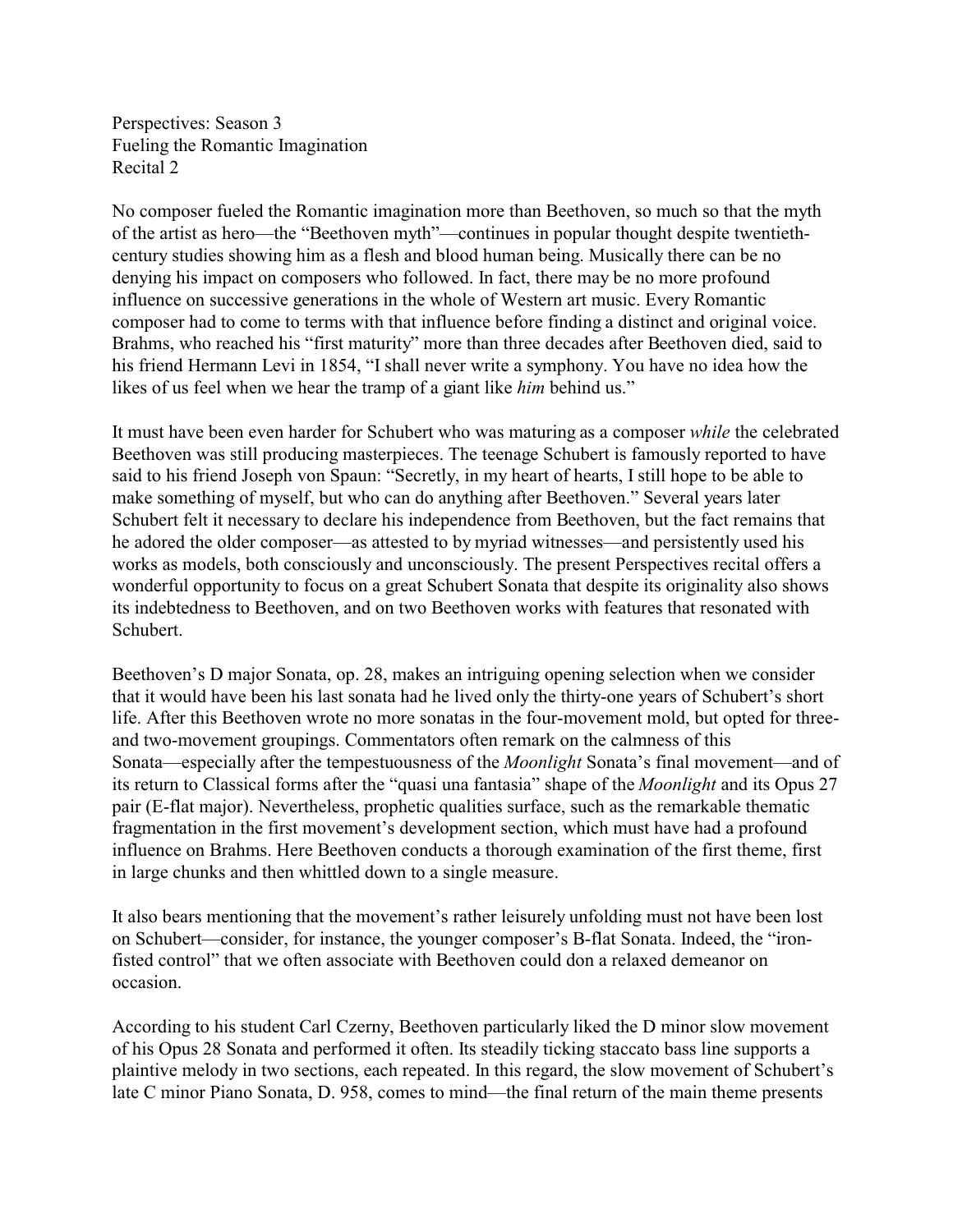just such a ticking bass accompaniment. Folklike drones in the first and last movements and possibly the rustic humor in the Scherzo led an English publisher to dub Beethoven's D major Sonata "Pastoral," which no doubt appealed to the "back to nature" orientation of the Romantics.

Beethoven opened up a completely different world in his *Appassionata*, one that had a much more profound effect on the Romantic imagination. Again its nickname was a publisher's designation, one that Czerny thought was too limiting for this magnificent work. Its dark and tempestuous outer movements have led countless commentators and pedagogues to cite it as a work that defines Romanticism. The composer himself became totally engrossed in writing it, and along with his Opus 78 it remained his favorite sonata until the *Hammerklavier*. According to a famous anecdote told by Ferdinand Ries, Beethoven was "humming and howling" for hours without singing any definite notes during a walk in the summer of 1804, and when his student asked what it was he said: "A theme for the last movement of the Sonata [F minor] has occurred to me." Ries continued:

When we entered the room he ran to the pianoforte without taking off his hat. I took a seat in the corner and he soon forgot all about me. Now he stormed for at least an hour with the beautiful finale of the Sonata. Finally he got up, was surprised still to see me and said: "I cannot give you a lesson today, I must do some more work."

The opening movement of the *Appassionata* is remarkable in its forward-looking unveiling—a dramatic narration that progresses to the point that Beethoven cannot possibly prescribe the traditional repeat of the exposition because he has traversed too much ground to go back. What immediately seizes the Romantic imagination, however, is the shadowy, ominous descent, the agitated trill, and the gesture of "fate knocking," reminiscent of the Fifth Symphony's main theme. In order to plumb the dark depths to the fullest, Beethoven chose the key of F minor, since F was the lowest note available to him on his piano. He reaches this nadir by the third note of the piece and returns to it often.

Beethoven's stormy first movement made a profound impression on Schubert, who drew on its features in a number of his works. His song "Die junge Nonne," for example—about a nun who had weathered inner raging storms before finding peace—takes its key, unusual 12/8 meter, ominous opening, and certain figuration all from the *Appassionata*'s opening movement.

The shattering effect of the last movement comes as a result of the dreamy contrast provided by the serene variations of the slow movement. In a master stroke Beethoven connects the two movements by a jarring harmony just when the ear expects closure of the Andante con moto. He then hammers thirteen times on an unstable harmony, launching the finale's perpetual motion. There is no consoling second theme as in the first movement or a "hard-won victory" as in a number of his heroic minor-key works—the entire movement retains its tragic mood to the end. In an amazing and unique stroke Beethoven calls for a repeat, not of the exposition, but of the second section of the sonata form—that is, the development and the recapitulation. This unheardof device creates a massive reshaping of the traditional proportions and maximizes the stunning effect of the coda.

As a youth of sixteen Schubert was so affected by the *Appassionata* as to borrow scale passages,